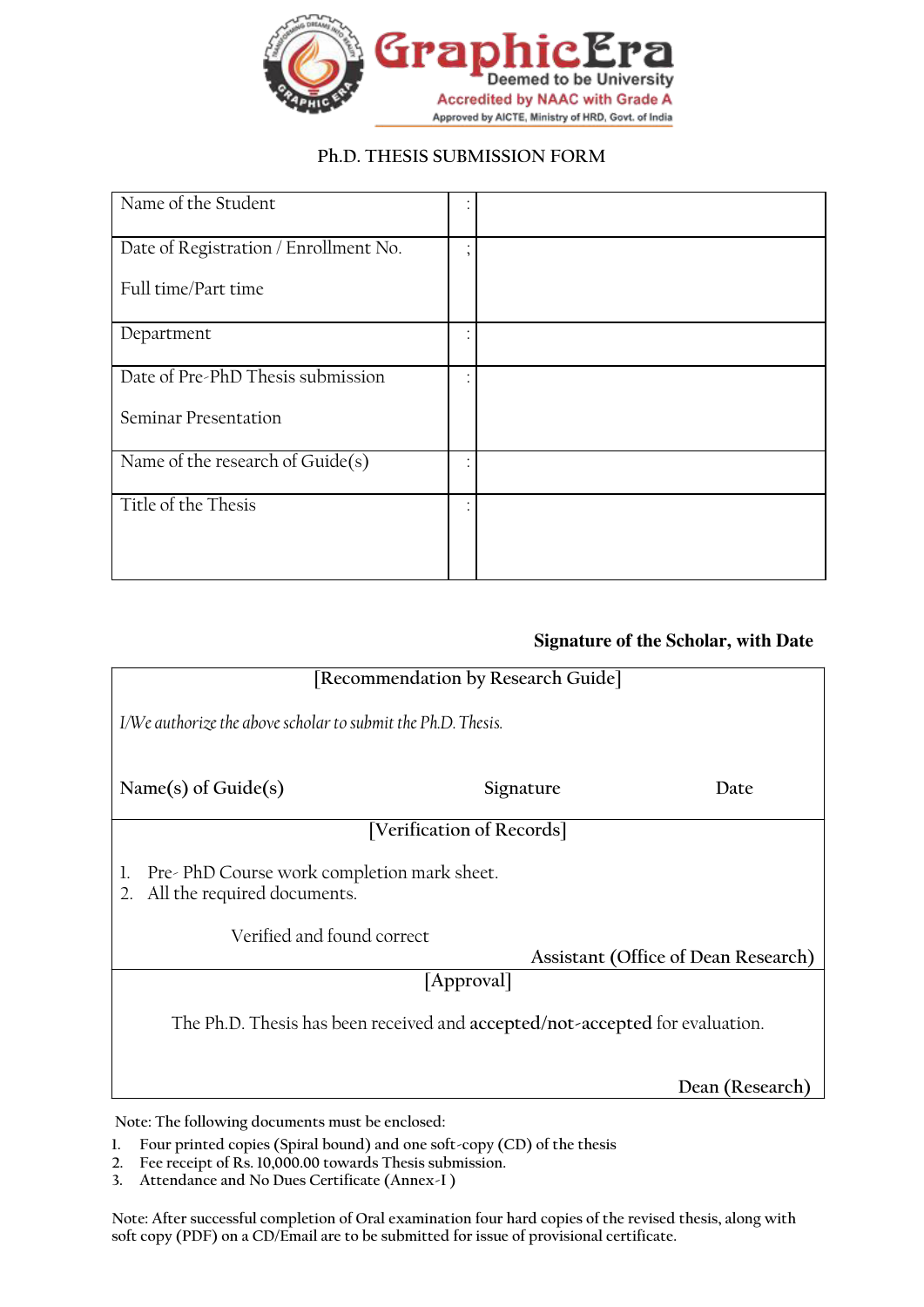

## **INTERNAL CLEARANCE FORM (Ph.D STUDENT) (Annex-I)**

| Name of the Student                   | ٠<br>$\bullet$         |
|---------------------------------------|------------------------|
| Date of Registration / Enrollment No. | ٠<br>$\epsilon$        |
| Full time/Part time                   |                        |
| Department                            | ٠<br>$\bullet$         |
| Father's Name                         | ٠<br>$\bullet$         |
| Mailing/Present Address               | $\bullet$<br>$\bullet$ |
| Email id/Mobile no.                   | $\ddot{\cdot}$         |

| SI.<br>No.     | Department               | Dues (If any)            | <b>Remarks</b> | Signature |
|----------------|--------------------------|--------------------------|----------------|-----------|
| $\mathbf{1}$   | H.O.D.                   |                          |                |           |
| $\overline{c}$ | <b>DPMC/DRC Chairman</b> |                          |                |           |
| $\mathsf{3}$   | Supervisor(Internal/     |                          |                |           |
|                | Administrative)          |                          |                |           |
| $\overline{4}$ | Library                  |                          |                |           |
| 5              | Computer Centre          |                          |                |           |
| 6              | <b>Examination Cell</b>  |                          |                |           |
| $\overline{7}$ | Fee Cell                 |                          |                |           |
| 8              | Alumni Association       |                          |                |           |
| 9              | <b>Information Cell</b>  |                          |                |           |
|                | <b>Identity Card</b>     | Returned/Not<br>Returned |                |           |

Dean (Research)